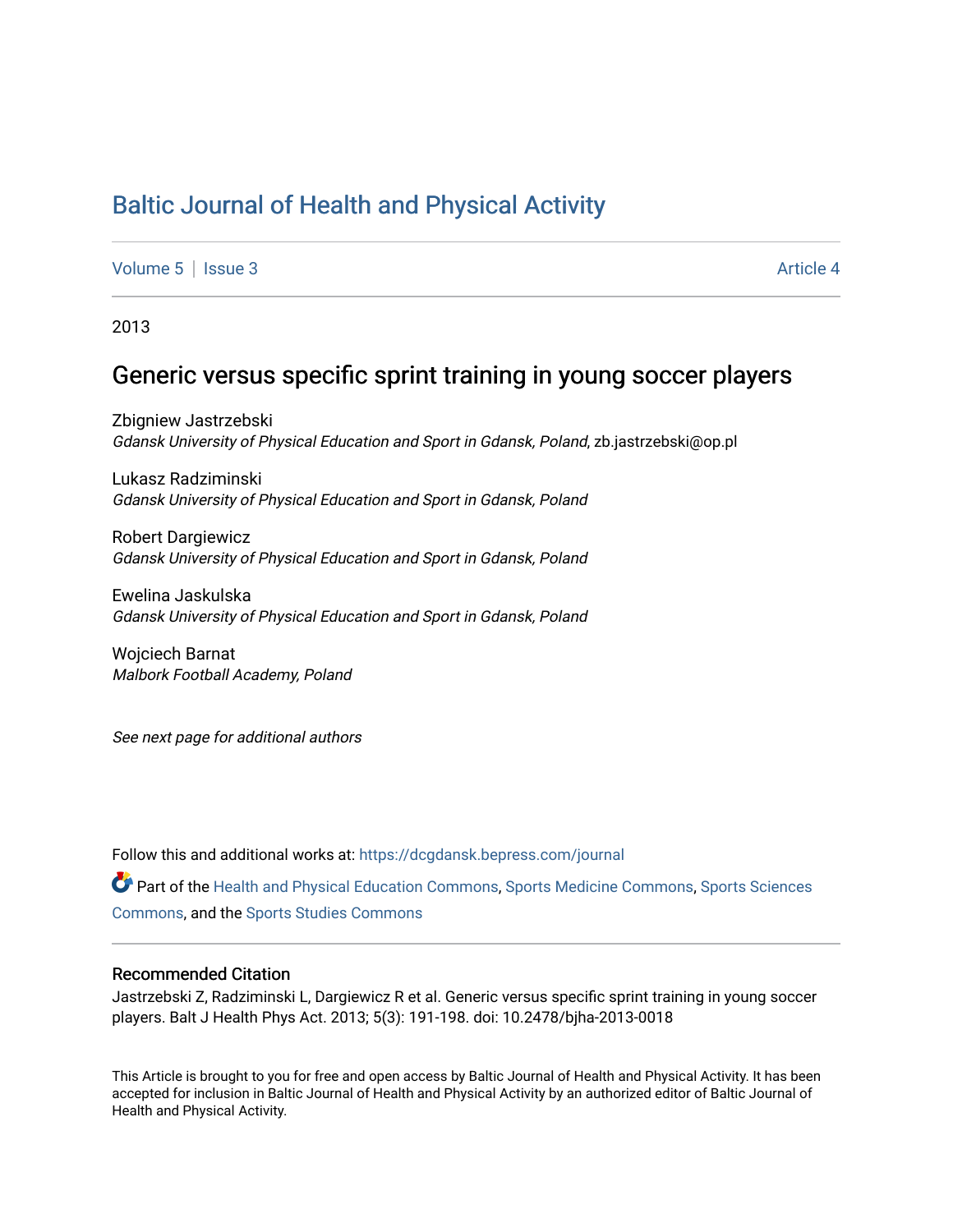## Generic versus specific sprint training in young soccer players

## Authors

Zbigniew Jastrzebski, Lukasz Radziminski, Robert Dargiewicz, Ewelina Jaskulska, Wojciech Barnat, and Pawel Rompa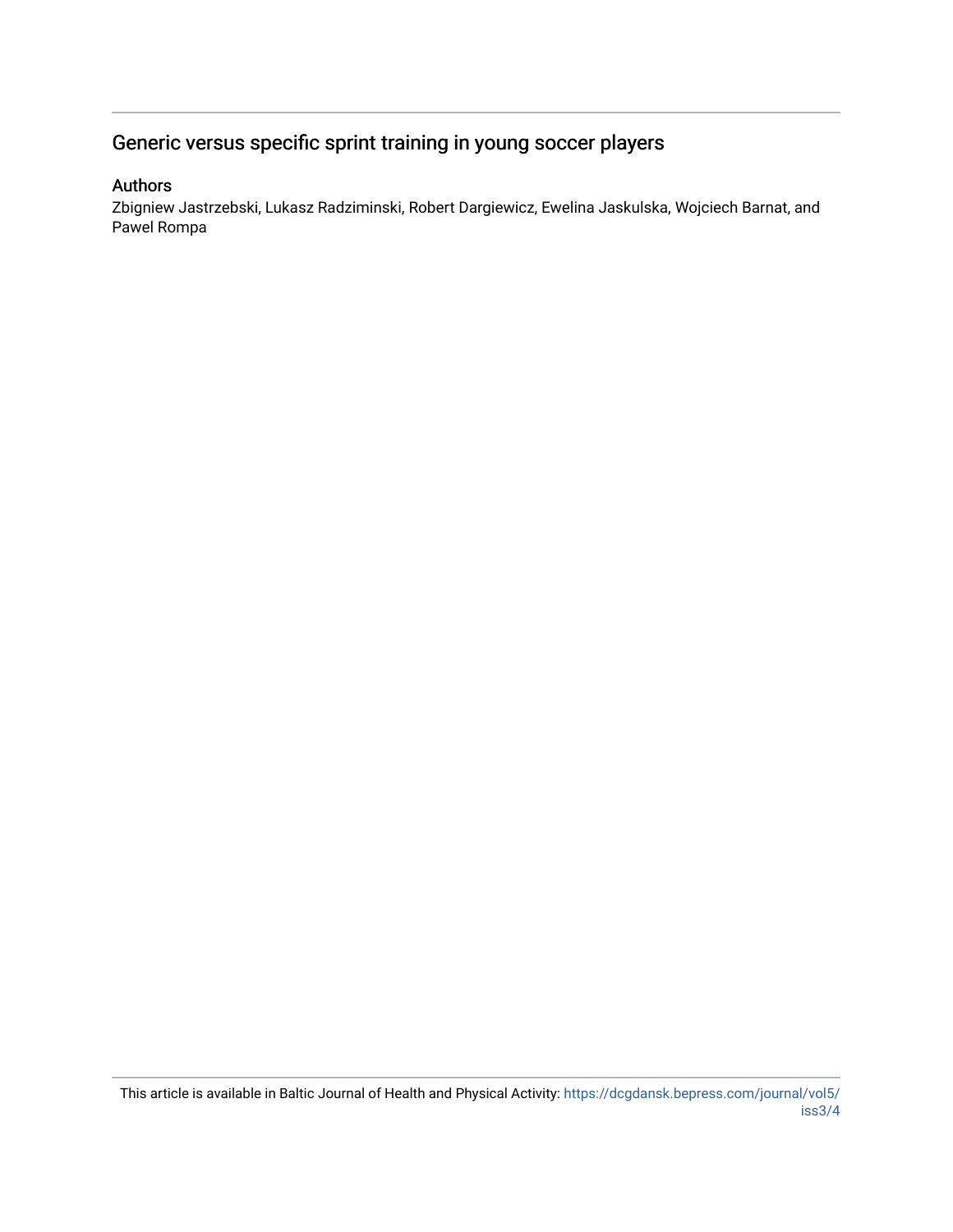VERSITA ORIGINAL ARTICLE

DOI: 10.2478/bjha-2013-0018

|                                                                                                                                                                                                                                        | Generic versus specific sprint training<br>in young soccer players                                                                                                                                                                                                                                                                                                                                                                                                                                   |
|----------------------------------------------------------------------------------------------------------------------------------------------------------------------------------------------------------------------------------------|------------------------------------------------------------------------------------------------------------------------------------------------------------------------------------------------------------------------------------------------------------------------------------------------------------------------------------------------------------------------------------------------------------------------------------------------------------------------------------------------------|
| Authors' Contribution:<br>A - Study Design<br>B - Data Collection<br>C - Statistical Analysis<br>D - Data Interpretation<br>E - Manuscript Preparation<br>F - Literature Search<br>G - Funds Collection                                | Zbigniew Jastrzebski <sup>1 (A, D, G)</sup> , Lukasz Radziminski <sup>1 (B, E, F)</sup> ,<br>Robert Dargiewicz <sup>1 (C, E)</sup> , Ewelina Jaskulska <sup>1 (B)</sup> , Wojciech Barnat <sup>2 (B)</sup> ,<br>Pawel Rompa <sup>1 (A, B, D)</sup>                                                                                                                                                                                                                                                   |
|                                                                                                                                                                                                                                        | Gdansk University of Physical Education and Sport in Gdansk, Poland<br>Malbork Football Academy, Poland                                                                                                                                                                                                                                                                                                                                                                                              |
|                                                                                                                                                                                                                                        | Key words: soccer, speed, training.                                                                                                                                                                                                                                                                                                                                                                                                                                                                  |
|                                                                                                                                                                                                                                        | <b>Abstract</b>                                                                                                                                                                                                                                                                                                                                                                                                                                                                                      |
| <b>Background:</b>                                                                                                                                                                                                                     | The aim of this study was to examine the effect of two 8-week sprint training pro-                                                                                                                                                                                                                                                                                                                                                                                                                   |
| <b>Material/Methods:</b>                                                                                                                                                                                                               | grams on the speed and sport-specific skills of young soccer players and to deter-<br>mine additional effects of 8 weeks' whole body rotation.<br>Twenty-two Under-18 soccer players were divided into two groups: a running group<br>(RG) and a ball group (BG). The RG completed sprint training without the ball,<br>whereas the BG members trained with the ball. The 5-, 10-, 15-, 20- and 30-m sprint<br>times and the level of soccer-specific skills were measured before and after complet- |
|                                                                                                                                                                                                                                        | ing the training programs.<br><b>Results:</b> A significant ( $p < 0.05$ ) time interaction was found in sprint times at all distances. The                                                                                                                                                                                                                                                                                                                                                          |
|                                                                                                                                                                                                                                        | players from both groups achieved significantly better sprint times on the distances of<br>15 m and 30 m; additionally, an improvement in the 20 m sprint time was noted in the                                                                                                                                                                                                                                                                                                                      |
| <b>Conclusions:</b>                                                                                                                                                                                                                    | BG. No significant changes in the level of soccer-specific skills were found.<br>Sprint training performed with a ball might be equally efficient as a traditional non-ball<br>method for developing players' speed. Moreover, soccer-specific sprint training may<br>improve certain technical skills in young players.                                                                                                                                                                             |
| Word count: 3,107                                                                                                                                                                                                                      |                                                                                                                                                                                                                                                                                                                                                                                                                                                                                                      |
| Tables: 3<br>Figures: 1                                                                                                                                                                                                                | Received: August 2013<br>Accepted: September 2013                                                                                                                                                                                                                                                                                                                                                                                                                                                    |
| References: 26                                                                                                                                                                                                                         | Published: October 2013                                                                                                                                                                                                                                                                                                                                                                                                                                                                              |
| Corresponding author:<br>Prof. nadzw. dr hab. Zbigniew Jastrzębski<br>Gdansk University of Physical Education and Sport, Poland<br>80-336 Gdańsk, Poland, ul. K. Górskiego 1<br>Phone: +4858 554-71-38<br>E-mail: zb.jastrzebski@op.pl |                                                                                                                                                                                                                                                                                                                                                                                                                                                                                                      |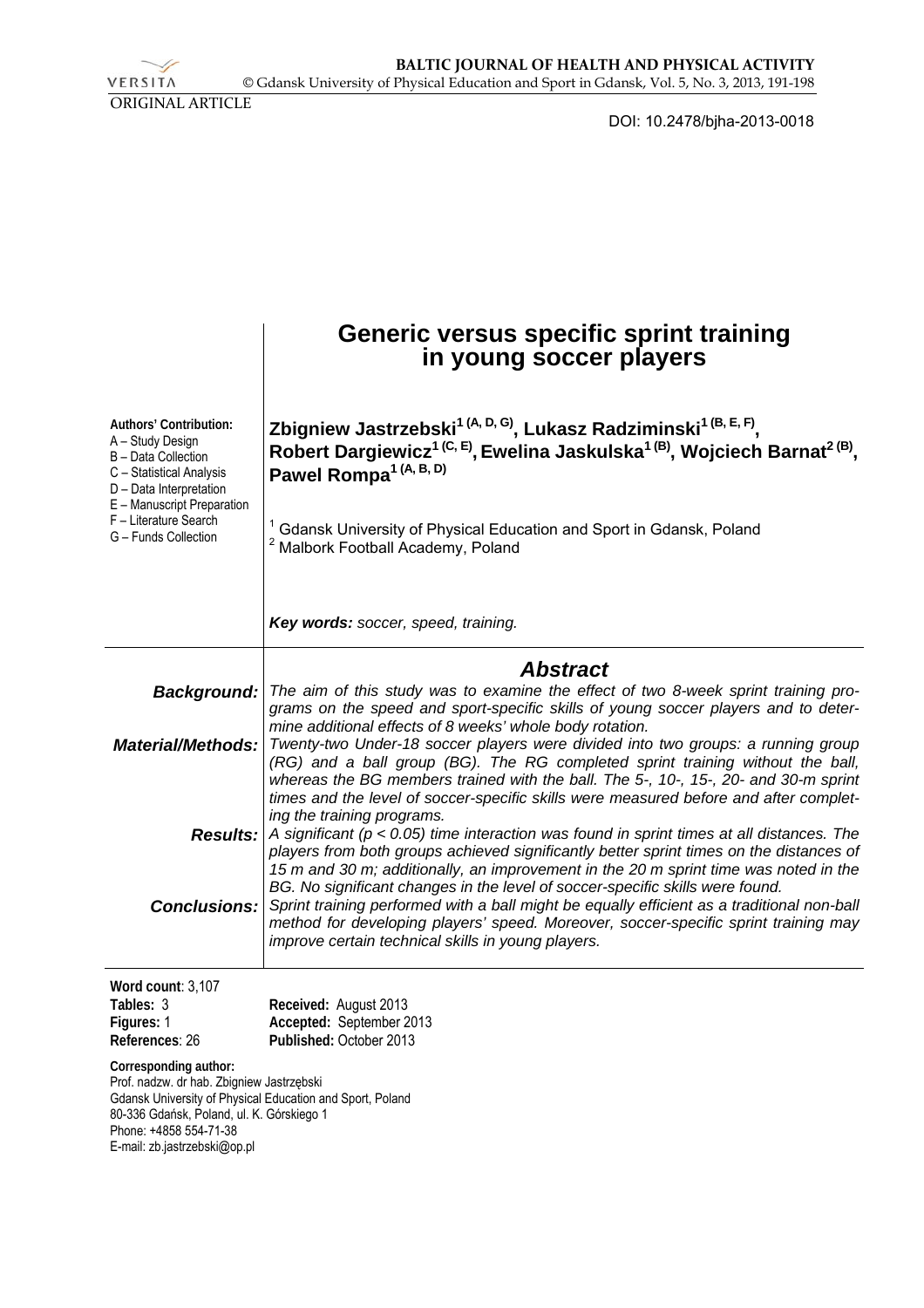#### **Introduction**

During a soccer match, a player performs different forms of physical activity, including turns, accelerations, jumps and stops, on average every 3-5 s or about 1200 times during a 90-minute game. Soccer players perform sprints every 90 seconds during the match (approximately 30-40 sprints in total), each lasting 2-4 s. Sprints comprise 1-11% of the total distance covered during the match and 0.5-3.0% of the effective match time (i.e., when a ball is on the pitch) [1, 2]. Another study confirmed the average single sprint distance length to be 15 m with a maximum of 40 m [3]. Professional soccer players of the English Premier League and the Italian A Series cover a 600-m distance by running quickly, at speeds greater than 5.5 m·s-1 [4, 5]. Their sprints, generally at speeds >7 m·s-1, can cover 400 m in total during a match, and such sprint speeds exceed those of mid-level players by 58%. A shorter total sprint distance covered during the match is observed among lower level players. However, previous studies suggest that the overall technical and tactical effectiveness is also an important factor determining success in soccer [6].

Each field position requires a unique activity profile according to the team level, tactical demands and ball management. An analysis of soccer players' movements during a match confirms that center backs perform less high intensity work and sprints than forwards during offensive play [7]. Despite this finding, Taskin [8] states that the time to complete a 30-m sprint in Turkish professional soccer players is independent of their field position. Therefore, sprint training of all of the players is an important element enabling them to approach the ball quickly. Better speed results in preventing rivals' offensive actions at the goal and enhances the ability of forwards to outrun the opponent and score goals. Thus, high-speed forwards may often decide about the match result [9]. Offensively, outrunning the defendant may yield field advantages resulting in creating a scoring opportunity.

During a match, the average intensity reaches a value close to the anaerobic threshold (80-90% HRmax), but 90% of the energy expenditure is supplied by aerobic respiration [10]. High-intensity work causes a decrease in the phosphocreatine concentration within muscles and triggers the release of lactic acid, resulting in a decreased pH [11]. This observation confirms that a portion of the energy generated during a soccer match is supplied by anaerobic respiration. Therefore, it appears important to prepare players to perform maximal intensity efforts with an ability to do it repeatedly throughout the entire match [12]. It is common knowledge that the proper quantity and quality of the training load during the preparatory and the competitive seasons have an important role in creating such results. Nevertheless, there is limited knowledge on the influence of various types of speed training methods regarding soccer players' acceleration potential [13]. Thus, it is assumed that simultaneous training for technical skill and speed conditioning may have a significant influence on the training outcomes in soccer players.

According to Bogdanis et al., [14] aerobic respiration supplies approximately 13% of the energy needed for maximum exertional efforts lasting 10 s. However, performing subsequent sprints after an insufficient rest period or sprinting 30 m or longer significantly increases the participation of the aerobic system in energy generation, which is why the succinate dehydrogenase (SDH) and citrate synthase (CS) concentrations increase during long sprint distances [15]. Additionally, Dawson et al. [16] noted that short sprint training can improve maximal oxygen consumption  $(VO_{2max})$ .

Coaches of every sport are focused on creating the optimal training means to develop physical capacity and fitness. Currently, modifications have been implemented in soccer training to more closely recreate match conditions. Increased training effectiveness occurs when fitness and technical skill development are targeted simultaneously, as opposed to using traditional running practice to develop aerobic capacity [17]. Therefore, searching for an alternative to traditional sprint training appears to be justified. Previous studies [16, 18, 19] validated the effectiveness of traditional speed training; however, to our knowledge, there was no attempt to assess the effectiveness of speed training with a ball.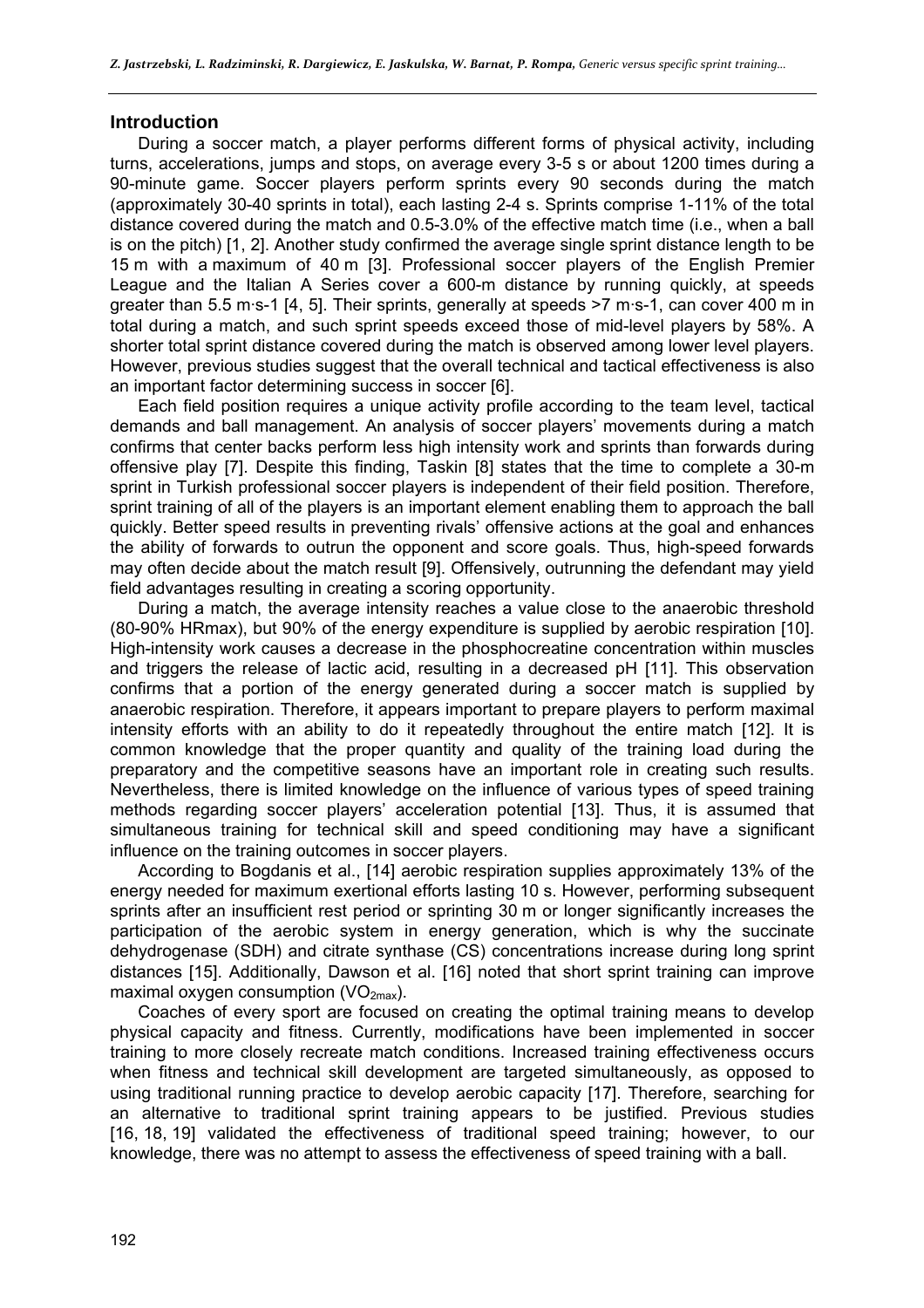The aim of this work was to assess the effectiveness of either an 8-week general or specific training program on the speed and sport-specific skills of young soccer players.

Based on the aim, the following hypotheses were evaluated:

- 1. sprint times of both groups (running with or without balls) will decrease as an effect of the training programs.
- 2. the improvement in sport-specific skills will be greater in the group training with balls.

## **Material and methods**

#### *Subjects*

This study was conducted on a sample of twenty-two male soccer players in the U-18 age category. The subjects were divided into two homogeneous groups, with no significant differences in anthropometric data, of 11 members each. The running group (RG; age, 17.1  $\pm$  0.68 y; body mass, 65.9  $\pm$  7.22 kg; and height, 178.5  $\pm$  4.95 cm) practiced speed drills without balls, while the ball group (BG; age,  $17.3 \pm 0.73$  y; body mass,  $62.1 \pm 5.77$  kg; and height, 173.8  $\pm$  7.83 cm) practiced speed drills with balls. All of the players possessed sportsman medical cards. According to the directives of the Declaration of Helsinki, the players and their parents were informed of the research procedures and they provided written informed consent to participate in the study. The study was approved by the Ethics Committee of the Regional Medical Chamber in Gdansk.

#### *Study design*

Based on the speed tests conducted at the beginning of the experiment (each player performed 5 sprints of 5 m, 10 m, 15 m, 20 m and 30 m), the players were divided into two groups of 11 players. The boys were classified into the groups based on the ranking list created by summing the rank position of each player in relation to the entire team for each test.

The paired division according to the above-described statistical classification was conducted. The highest position was given to the fastest athlete and the lowest position to the slowest athlete. Subjects from the following ranking positions were allocated into the RG: 1, 4, 5, 8, 9, 12, 13, 16, 17, 20, and 21. All of the others were placed into the BG. The aim of this division was to create two groups with an equal number of participants and a similar overall level of speed. After completing a 4-week comprehensive training program, both groups performed an 8-week experimental training program that comprised of 24 sprint training units (Table 1). The players covered short distances (5 m, 10 m, 15 m, 20 m, or 30 m) three times a week (Mondays, Wednesdays and Fridays). One group (RG) trained without balls and the other group (BG) with balls. Each training unit was started with a 15-min initial warm-up consisting of coordination and technical drills, followed by one sprint each of 5 m, 10 m, 15 m, 20 m, and 30 m. On Tuesdays and Thursdays, all of the players trained together. The study was conducted during the preparatory season.

| Drill                        | Pre-training [min] | 8 weeks training [min] |  |
|------------------------------|--------------------|------------------------|--|
| Games                        | 107                | 69                     |  |
| Running                      | 63                 | 70.2                   |  |
| Coordination                 | 32                 | 17                     |  |
| Technical drills             | 92                 | 98                     |  |
| Active recovery & stretching | 32                 | 35                     |  |
| <b>Tactical drills</b>       | 15                 | 40                     |  |
| Strength                     | 40                 | 0                      |  |
| Match                        | 0                  | 90                     |  |

Table 1. The effective training time before the experiment (4 weeks) and after the experiment (8 weeks)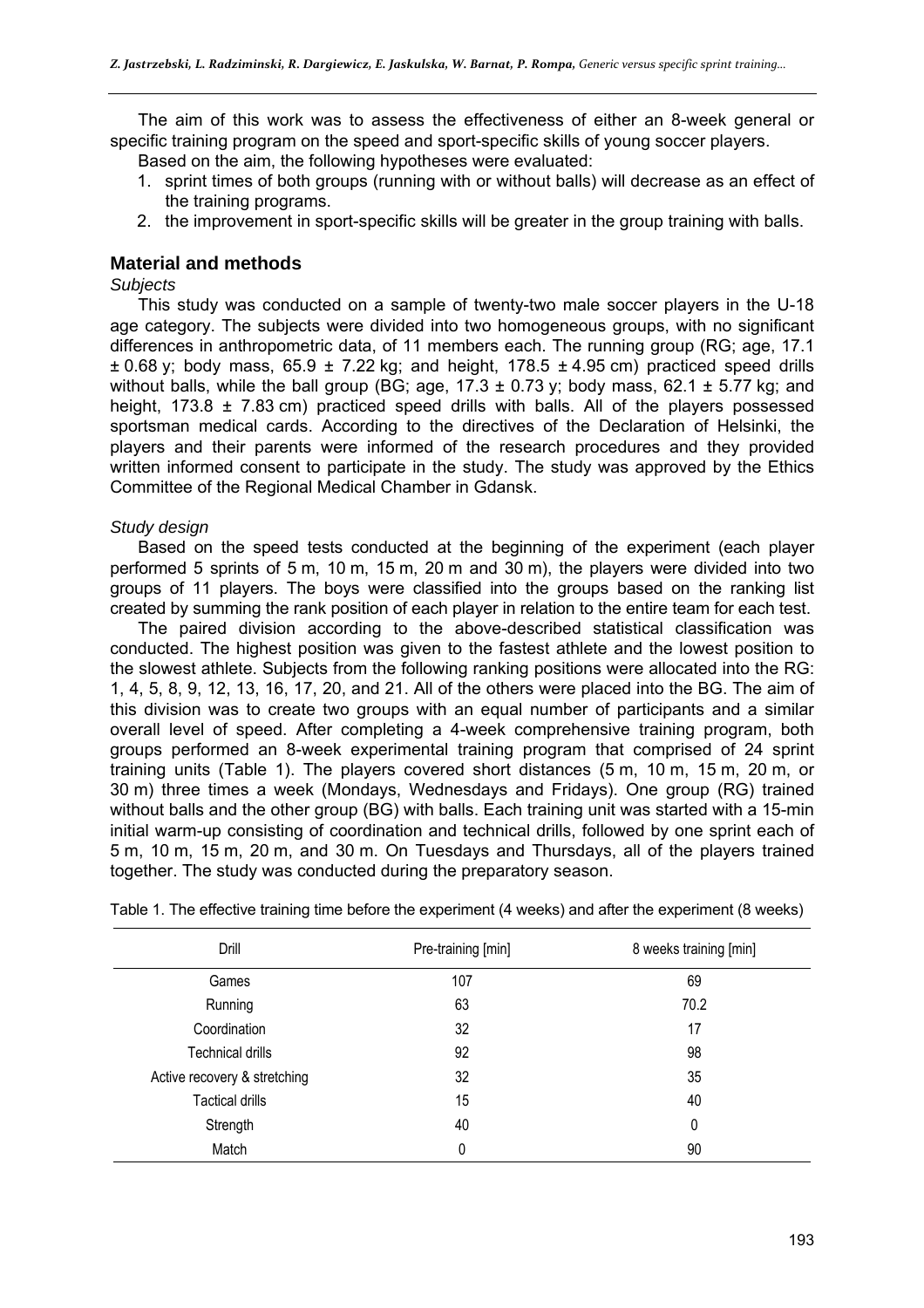#### *Procedures*

The subjects were subjected to fitness tests during the weeks preceding and following the experiment. The aim of these tests was to measure the participants' sprint times and to assess their sport-specific skills parameters. To avoid the influence of fatigue on the results, the tests were conducted during two sequential days in the same order before and after the experiment. The speed test was performed on Monday and the specific tests on Tuesday morning.

The speed tests and specific skills tests were conducted on a soccer pitch with a synthetic surface during similar weather conditions (wind < 1 m·s-1, temperature 15-18°C, humidity 60-63%, and barometric pressure 1016-1020 hPa).

#### *Speed tests*

The participants performed a 15-min warm-up followed by 3 sprints of 30 m, 25 m and 20 m prior to the test. After a 10-min recovery, the athletes stretched and completed the performance test: sprints of 5 m, 10 m, 15 m, 20 m, and 30 m. A set of photocells was used (Tag Heuer, la Chaux-de-Fonds, Switzerland, model HL 2-31) with a double light beam at the starting and finishing lines. The subjects began the run with their front leg on the starting line. The recovery time was dependent on the distance covered: the longer the distance, the longer the recovery time (5 m: 1 min 30 s; 10 m: 2 min; 15 m: 2 min 30 s; and 20 m: 3 min).

## *Specific skills*

The German Soccer Association test (DFB-Deutscher Fussball Bund Test) [20] was used to assess the specific skills of the players. This test consists of 7 trials: juggling, rotation kick, center pass of the ball to a defined point, dribbling, heading to the goal, bench kick, and a precise kick from the penalty kick line. The player can score 60 points in each trial, and the total score determines his technical skill level.

#### *Training program*

The 8-week experiment consisted of performing 5 series of 3, 4 and 5 sprints of 5 m, 10 m, 15 m, 20 m, and 30 m during the training unit 3 times a week (Mondays, Wednesdays and Fridays) (Tab. 2). One group (RG) performed the sprints without balls, and the other group (BG) sprinted with balls. The fastest runners of both groups performed simultaneously to increase their sense of rivalry. The participants began to run on the coach's signal.

The training unit started with a 15-min warm-up activity consisting of coordination and technique drills followed by one sprint of 5 m, 10 m, 15 m, 20 m and 30 m each by both groups. Next, the experimental sprints were performed by each group member. Then, all the players jointly participated in the final part of the training. On Tuesdays and Thursdays, the same training program was applied to all of the players. Each training unit lasted 90 min.

| Weeks I, II, and VIII |                        | Weeks III, IV, and VII |                        | Weeks V and VI        |                 |                     |  |
|-----------------------|------------------------|------------------------|------------------------|-----------------------|-----------------|---------------------|--|
| Number of repetitions | <b>Distance</b><br>[m] | Number of repetitions  | <b>Distance</b><br>[m] | Number of repetitions | Distance<br>[m] | Recovery<br>time[s] |  |
|                       | 5                      |                        | 5                      | 5                     | 5               | 20                  |  |
| 3                     | 10                     |                        | 10                     | 5                     | 10              | 50                  |  |
|                       | 15                     |                        | 15                     | 5                     | 15              | 85                  |  |
|                       | 20                     |                        | 20                     | 5                     | 20              | 140                 |  |
|                       | 30                     |                        | 30                     | 5                     | 30              | 260                 |  |
| Total                 | 240                    | Total                  | 320                    | Total                 | 400             |                     |  |
| Recovery time [min]   | 28                     | Recovery time [min]    | 37                     | Recovery time [min]   | 47              |                     |  |

Table 2. Sprint number for each sprint distance, related recovery time and the total recovery time between sequential speed training units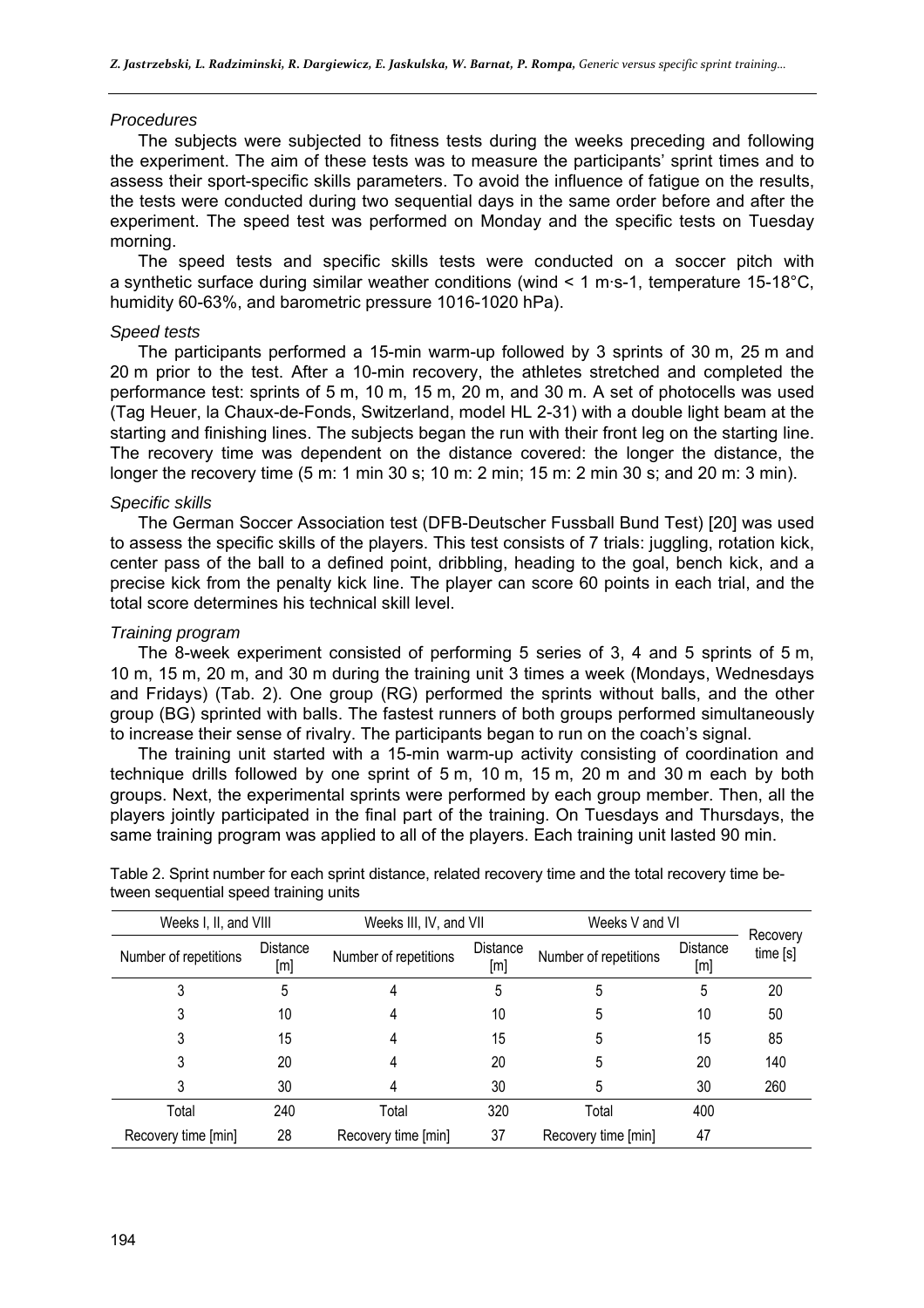During the first 2 weeks, 3 repetitions of sprints at each distance were performed. The total covered distance was 240 m. The sprinting portion of the training unit, including recovery breaks, lasted 29 min. During the third and the fourth weeks, the sprint number was increased to 4 repetitions. The total sprint covered distance was 320 m, and the total time of this portion of the training was 39 min. During the fifth and sixth weeks, the players performed 5 repetitions and covered 400 m in total during 50 min. During the seventh week, the sprint repetitions were reduced again to 4, similarly to the  $3<sup>rd</sup>$  and  $4<sup>th</sup>$  weeks. Finally, during the eighth week, the number decreased to 3, similarly to the 1<sup>st</sup> and 2<sup>nd</sup> weeks of the experiment (Tab. 2). The running distance administered to the players resembled the distances covered by them during a match. The different running lengths during sequential weeks were applied to adapt the participants gradually to the speed regimes. The aim of the reduced sprint repetitions during the  $7<sup>th</sup>$  and  $8<sup>th</sup>$  week was to avoid chronic fatigue.

#### *Statistical analyses*

The Statistica 9 program was used for statistical analysis. Additionally, the Kolmogorov-Smirnov and Shapiro-Wilk tests were applied to check the homogeneity of dispersion with normal distribution of all of the results with a 95% confidence level. The Wilcoxon test was used to compare two dependent sets. Prior to the parametric statistics, when the data were normally distributed, Levene's test was used to check the homogeneity of variance. A twoway repeated measures ANOVA was applied to analyze the inter-group (RG and BG) and intra-group (pre- and post-training) effects. The effect size (eta squared,  $\eta^2$ ) for the analysis of variance was calculated to provide an estimate of meaningfulness of comparisons between groups. Post-hoc analyses using the HSD Tukey test were performed when interaction effects were significant. The significance level was set at p<0.05.

### **Results**

A significant time interaction was found in sprint times at all distances. HSD Tukey statistics demonstrated a relevant improvement in 15- and 30-m sprints was observed in both groups. Additionally, the significant pre to post changes in 20-m sprint time were noted in the BG (Tab. 3). The results of DFB test increased by 3.8% in RG and by 6.6% in BG. However, these changes were not significant (Fig. 1).

| Test              | <b>RG</b>         |                   | ΒG                |                   | <b>Differences</b> | ES   |
|-------------------|-------------------|-------------------|-------------------|-------------------|--------------------|------|
|                   | pre               | post              | pre               | post              |                    |      |
| Sprint test [s]   |                   |                   |                   |                   |                    |      |
| 5m                | $1.16 \pm 0.05$   | $1.12 \pm 0.05$   | $1.17 \pm 0.05$   | $1.12 \pm 0.08$   | time               | 0.24 |
| 10 <sub>m</sub>   | $1.91 \pm 0.07$   | $1.87 \pm 0.06$   | $1.90 \pm 0.04$   | $1.87 \pm 0.07$   | time               | 0.23 |
| 15 <sub>m</sub>   | $2.60 \pm 0.11$   | $2.54 \pm 0.09*$  | $2.58 \pm 0.09$   | $2.53 \pm 0.09*$  | time               | 0.35 |
| 20 <sub>m</sub>   | $3.25 \pm 0.13$   | $3.18 \pm 0.09$   | $3.25 \pm 0.11$   | $3.16 \pm 0.13^*$ | time               | 0.35 |
| 30 <sub>m</sub>   | $4.54 \pm 0.19$   | $4.44 \pm 0.19^*$ | $4.51 \pm 0.18$   | $4.41 \pm 0.17$ * | time               | 0.42 |
| DFB test [points] | $332.9 \pm 23.89$ | $345.4 \pm 23.19$ | $346.5 \pm 20.98$ | $369.5 \pm 23.34$ |                    |      |

*\*Significant pre to post changes at p < 0.05*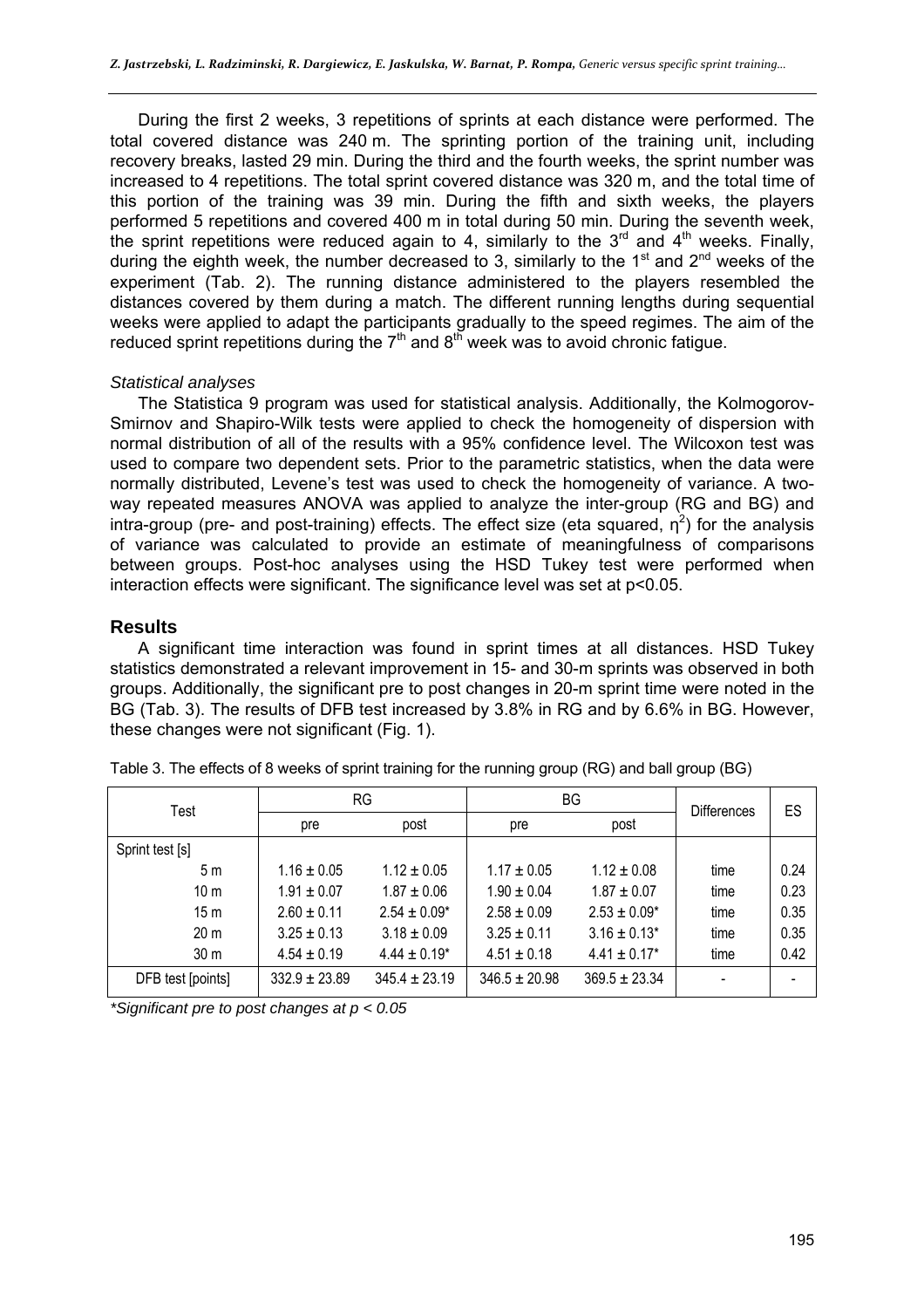

Fig. 1. Changes of sprint times and DFB test results in the running group (RG) and the ball group (BG) *\* Significant pre to post changes at p < 0.05*

## **Discussion**

The aim of this work was to assess the effects of two different sprint training programs on the speed and sport-specific skill level of young soccer players. The results show that practicing sprints with balls may be equally effective in speed development compared with sprints without balls. Moreover, running with a ball may have a positive effect on such soccer-specific skills as dribbling.

According to Mohr et al., [1] sprints performed during a match last less than 4 s. Thus, such distances were set in this study to be tested so that their completion would range between 1 s and 4.5 s. The number of repetitions was set to make the total covered distance similar to a match sprint distance. Although 5- to 15-m sprints comprise most important sprints, 20-m to 30-m runs also occur during offensive and defensive counter-attacks and when following the opponent after losing the ball.

Current publications proved the effectiveness of traditional speed drills [5, 15, 19] and showed that even one speed training unit per week can significantly improve speed. However, 6-week or shorter experimental programs revealed no relevant changes in speed parameters. Allaimer et al. [21] applied 30-s sprints on a cycloergometer 2 to 3 times a week during a 6-week period. In a similar experiment [22] subjects performed 30-s sprints on a cycloergometer with a 20-min recovery. The assumed effects were not achieved, likely because the experimental period (3-6 weeks) was too short.

In our study, a statistically significant ( $p < 0.05$ ) time improvement at 15- and 30-m distances in the RG is consistent with the results of the abovementioned studies. Therefore, it could be assumed that 3 training units per week targeted at developing speed improve a player's ability to run short distances (15 m) and longer distances (30 m). Few authors [23] recommend a combination of speed drills and strength drills. Developing both of these components during one training unit 3 times a week results in relevant improvements in both areas.

Reilly [24] claims that the energy expense of running with the ball exceeds that without the ball by approximately 8%. This finding is likely related to a higher step frequency and a diminished leap distance. However, the differences reflect runs performed at lower speeds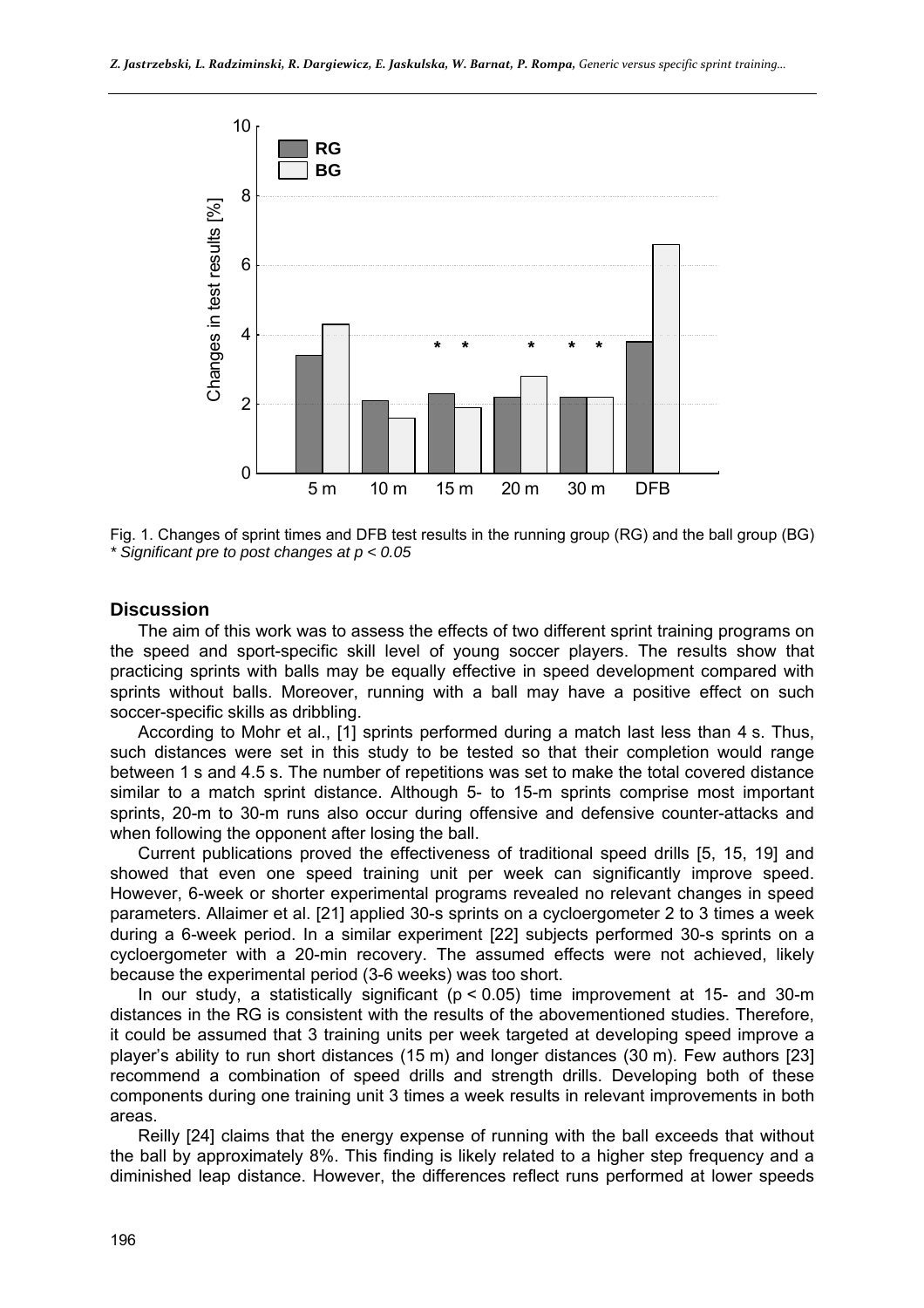than 14 km·h-1, which is much less than those applied in this study. Carling [25] analyzed professional soccer players' profiles during a match and stated that the distance covered with the ball is 191.0  $\pm$  80.3 m, a mere 1.7  $\pm$  0.7% of the total distance covered during a match. It was also confirmed that 34.3% of ball dribbling occurs during a fast run or sprint (>19.1 km·h-1). Both distances covered on the field with the ball and the mean speed value achieved with the ball are dependent on the player's position. Wide-midfielders cover relatively longer distances with the ball than players in other positions. The highest mean speed value with the ball achieved during a match was registered for wide-midfielders and forwards (13.9-14.0 km·h-1). To our knowledge, no studies regarding the effectiveness of soccer-specific speed training methods have been published. Developing speed in this way enables simultaneous improvements in ball control. The BG players significantly improved their time results on 15 m, 20-m and 30-m sprints. No significance was stated for the time improvements at 5 or 10 m.

The soccer-specific skills test (DFB) was applied to verify the effectiveness of sportspecific drills in this experiment. The analysis of the total points scored showed nonsignificant improvements in RB and BG (3.8% and 6.6% respectively). During a fast run with the ball, the players performed acyclical step lengths. Such efforts performed at maximal speed develop coordination and likely result in technical skill improvement.

## **Conclusion**

Speed is widely known as one of the strongest predictors of talent in soccer [26]; therefore, its effective development is one of the basic aims for coaches. Certain trainers claim that it is impossible for a player performing with a ball to reach maximal running speeds, which may have a negative effect on speed development. However, results of our 8 week investigation prove that systematic speed training performed with a ball may significantly improve sprint abilities of young soccer players.

This work should encourage coaches to apply such drills, thereby significantly developing the speed abilities of the players. Moreover, drills incorporating balls may result in technical skill improvement. Furthermore, other valuable advice for coaches is that putting players to practice in pairs can introduce rivalry and guarantee maximal commitment and motivation. Lastly, sprints performed with a ball develop technique, including fast ball dribbling, which is indispensable during counter-attacks or 1-on-1 duels.

### **References**

- 1. Mohr M, Krustrup P, Bangsbo J. Match performance of high-standard soccer players with special reference to development of fatigue. J Sport Sci. 2003;21(7):519-528.
- 2. Wisloff U, Castagna C, Helgerud J, Jones R, Hoff J. Strong correlation of maximal squat strength with sprint performance and vertical jump height in elite soccer players. Brit J Sport Med. 2004;38:285-288.
- 3. Ekblom B. Handbook of Sports Medicine and Science, Football. London: Blackwell Scientific Publications; 1994.
- 4. Bradley P, Sheldon W, Wooster B, Olsen P, Boanas P, Krustrup P. High-intensity running in English FA Premier League soccer matches. J Sport Sci. 2009;27(2):159-168.
- 5. Rampinini E, Impellizzeri FM, Castagna C, Coutts AJ, Wisloff U. Technical performance during soccer matches of the Italian Serie A league: effect of fatigue and competitive level. J Sci Med Sport. 2009;12(1):227-233.
- 6. Di Salvo V, Gregson W, Atkinson G, Tordoff P, Drust B. Analysis of high intensity activity in Premier League soccer. Int J Sports Med. 2009;30(3):205-212.
- 7. Di Salvo V, Baron R, Tschan H. Calderon Montero FJ, Bachl N, Pigozzi F. Performance characteristics according to playing position in elite soccer. Int J Sports Med. 2007;28(3):222-227.
- 8. Taskin H. Evaluating sprinting ability, density of acceleration, and speed dribbling ability of professional soccer players with respect to their position. J Strength Cond Res. 2008;22(5):1481-1486.
- 9. Rosch D, Hodgson R, Peterson L, et al. Assessment and evaluation of football performance. Am J Sport Med. 2000;28:29-39.
- 10. Stolen T, Chamari K, Castagna C, Wisloff U. Physiology of Soccer. An Update. Sports Med. 2005;35(6):501-536.